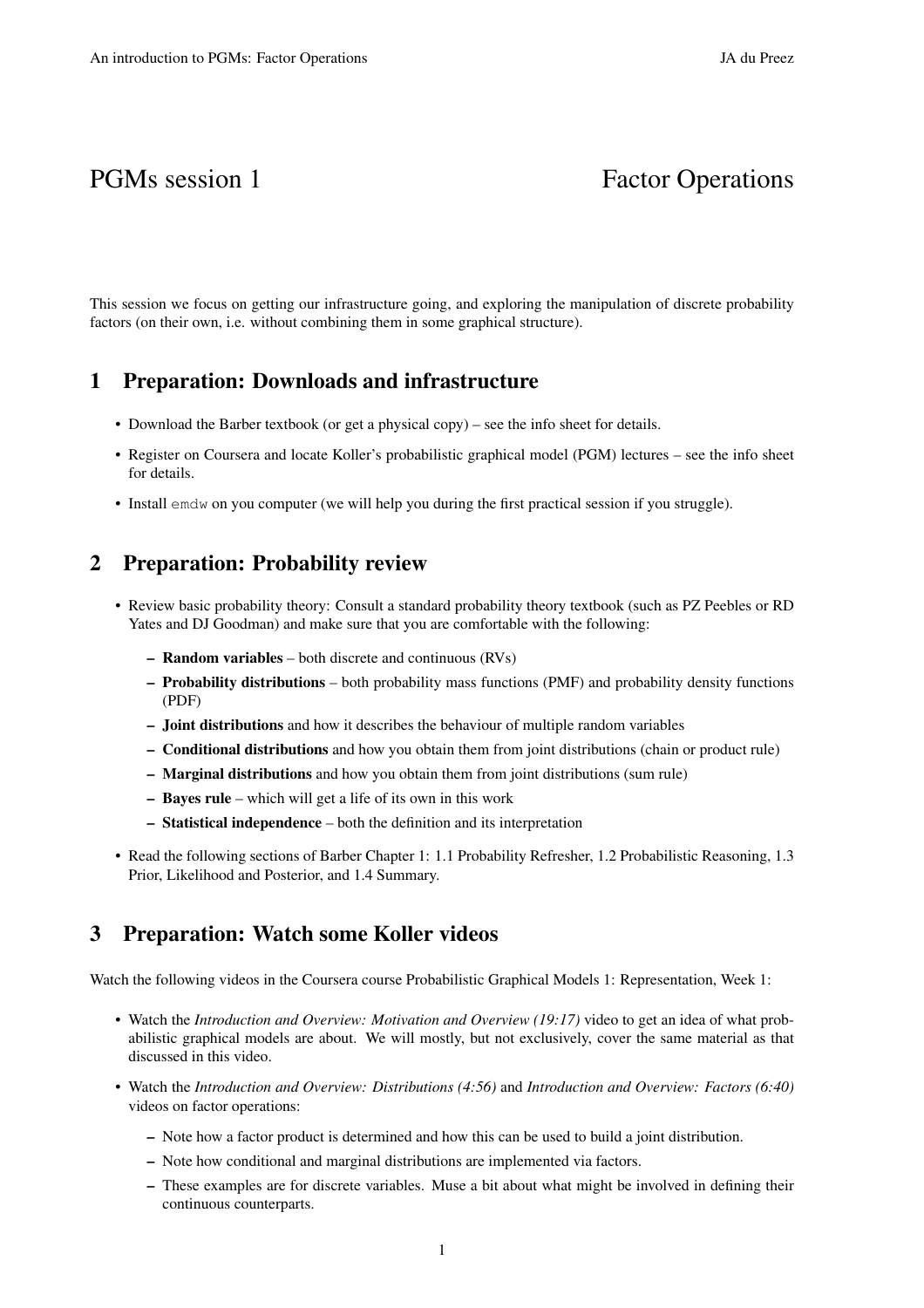#### 4 Preparation: Get familiar with some C++ concepts

We will be using a C++ PGM library, emdw, for the coding exercises. In preparation for this, try to build up a **basic** understanding of the following concepts (there are loads of tutorials, forums and documentation websites online; the last few chapters of C How to Program by Paul and Harvey Deitel is also a good starting point):

- C++ syntax
- Programme structure, header and source files, including libraries, compiling and executing a programme
- Using the C++ Standard Library output stream to write to the console
- Pointers, memory management, smart pointers (shared and unique pointers)
- Classes, objects, inheritance, polymorphism
- C++ Standard Library containers, specifically std::vector and std::map
- Templates (just the idea)

Please note that we do not expect you to be so fluent in C++ at this point that you can write your own applications from scratch, or understand all these concepts in great depth. Your main goal should be to understand the code examples that we give you and make relatively small adaptations (see e.g. Question [6\(](#page-2-0)b)-(d) below). We will also aim to document the code examples well, and we will of course be available to help you to understand and use emdw.

## <span id="page-1-0"></span>5 Practical: Do a simple paper exercise

This one is simple enough that the answers are nearly self-evident, you can easily check against your common sense (please do this!). The objective here is to confirm that you can systematically get to those self-evident answers by using the factor operations you saw in the videos (products, marginalisations and conditions/evidence).

Take two balanced coins. For both of them, mark one side with the number '0' and the other with the number '1'. Now consider flipping them and denote their outcomes by letting the random variables  $X$  and  $Y$  take on the values on the facing sides of the coins. Let  $Z = X + Y$ . Make use of the factor operations you encountered earlier on and do the following on paper:

- (a) Define the three factors,  $p(X)$ ,  $p(Y)$  and  $p(Z|X, Y)$ , as tables.
- (b) Show symbolically that  $p(X, Y, Z) = p(Z|X, Y)p(X)p(Y)$  by using the chain rule and the fact that  $X \perp \perp$  $Y$ .
- (c) Determine the joint distribution  $p(X, Y, Z)$  as a table.
- (d) Determine the marginal distribution  $p(X, Z)$  as a table.
- (e) Determine the marginal distribution  $p(Z)$  as a table (i.e., what is the distribution over the sum Z given no evidence, also known as the prior belief over  $Z$ ?).
- (f) Determine the conditional distribution  $p(Z|X = 1)$  as a table (i.e., what is the distribution over the sum Z given the observation that the first coin flip resulted in '1'?).
- (g) Determine the conditional distribution  $p(X|Z = 2)$  as a table (i.e., what is the belief over X given the observation that the sum  $Z$  is 2?).
- (h) Convince yourself that the above really only is a nicely crystallised version of the classical operations you reviewed earlier on.